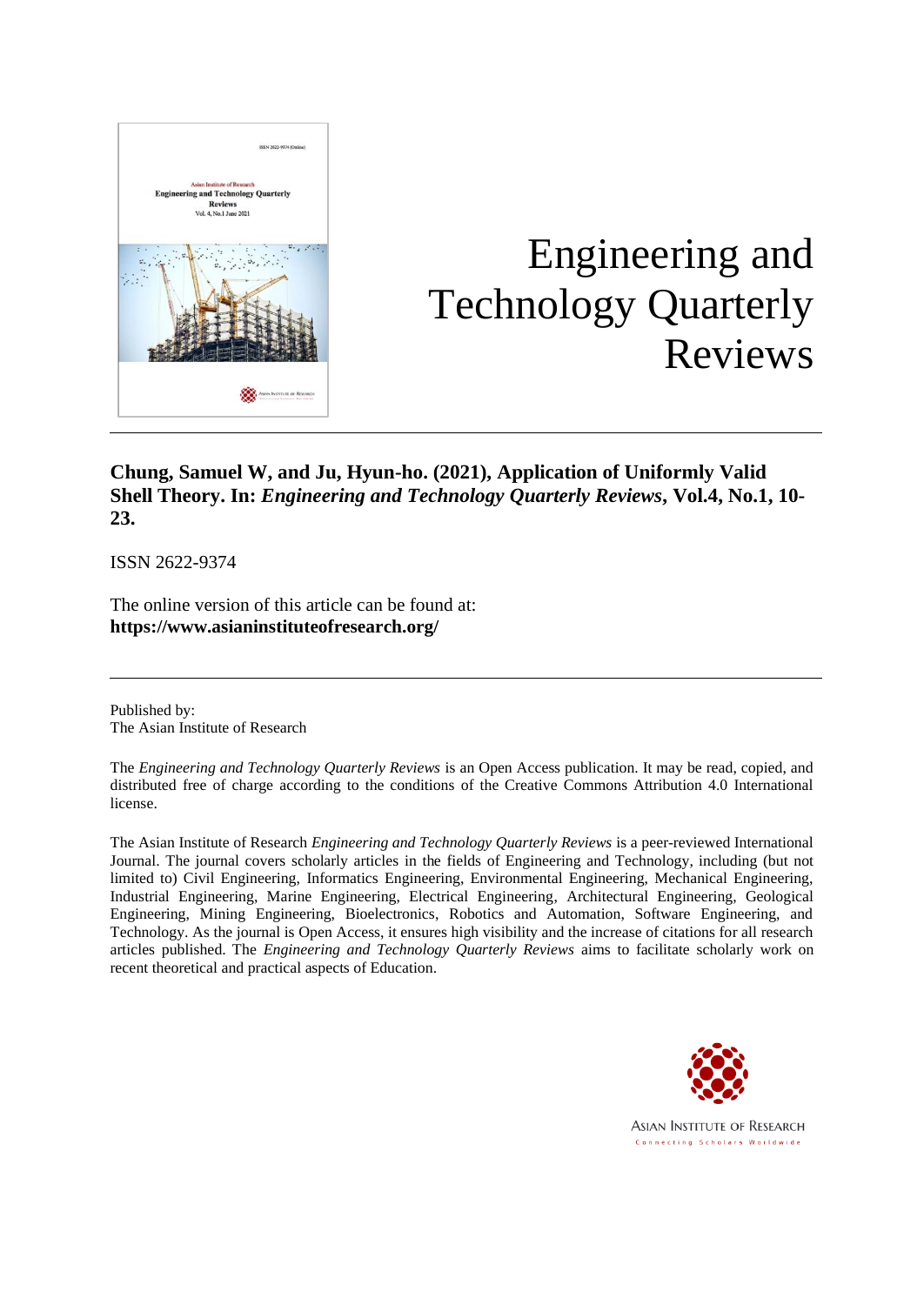

The Asian Institute of Research Engineering and Technology Quarterly Reviews Vol.4, No.1, 2021: 10-23 ISSN 2622-9374 Copyright © The Author(s). All Rights Reserved

# Application of Uniformly Valid Shell Theory

Samuel W Chung<sup>1</sup>, Hyun-ho Ju<sup>2</sup>

<sup>1</sup> University of Utah, Salt Lake City, Utah, USA <sup>2</sup> Dong Guk University, Seoul, South Korea

Correspondence: Samuel W Chung. Email: samuelchung00@gamil.com

#### **Abstract**

For the purpose of demonstrating the applicability of the previously derived theories, the problem of a laminated circular cylindrical shell under internal pressure and edge loadings will be examined. The cylinder is assumed to consist of boron/epoxy composite layers. Each layer is taken to be homogeneous but anisotropic with an arbitrary orientation of the elastic axes. We need not consider the restriction of the symmetry of the layering due to the non-homogeneity considered in the original development of the theory expressed by the constitutive equations. Thus, each layer can possess a different thickness.

**Keywords:** Shell Theory, circular cylindrical shell, applicability

# **INTRODUCTION**

We assume here that the contact between layers is such that the strains are continuous functions of the thickness coordinate. As the C's are piecewise continuous functions, the in-plane stresses are also. We would expect them to be discontinuous at the juncture of layers of dissimilar materials. The transverse stresses are continuous functions of the thickness coordinate. Although as mentioned above the theory developed can consider, random layering, numerical results are to be carried out for a four layer symmetric angle ply configuration (see Appendix C for asymmetric cross-ply layering). For this configuration the angle of elastic axes y is oriented at  $+\gamma$ ,  $-\gamma$ ,  $-\gamma$ ,  $+\gamma$ , with the shell axis and the layers are of equal thickness. The coefficients Aij Bij Dij Eij and Fij for this configuration can be determined by making use of the results for layered shells developed in Appendix B. Let the cylinder be subjected to an internal pressure p, an axial force per unit circumferential length N and a torque T. The axial force is taken to be applied at  $r=a+H$  such that a moment N(H-d) is produced about the reference surface  $r=a+d$ . We introduce dimensionless external force and moments as follows:

 $\overline{N} = N/(\sigma \lambda a)$ 

 $\overline{M} = [N(H-d)]/(\sigma \lambda^2 a)$ 

 $\bar{T} = T/[2πσλ<sup>2</sup>a<sup>3</sup>(1+d/a)]$ 

Equation (1)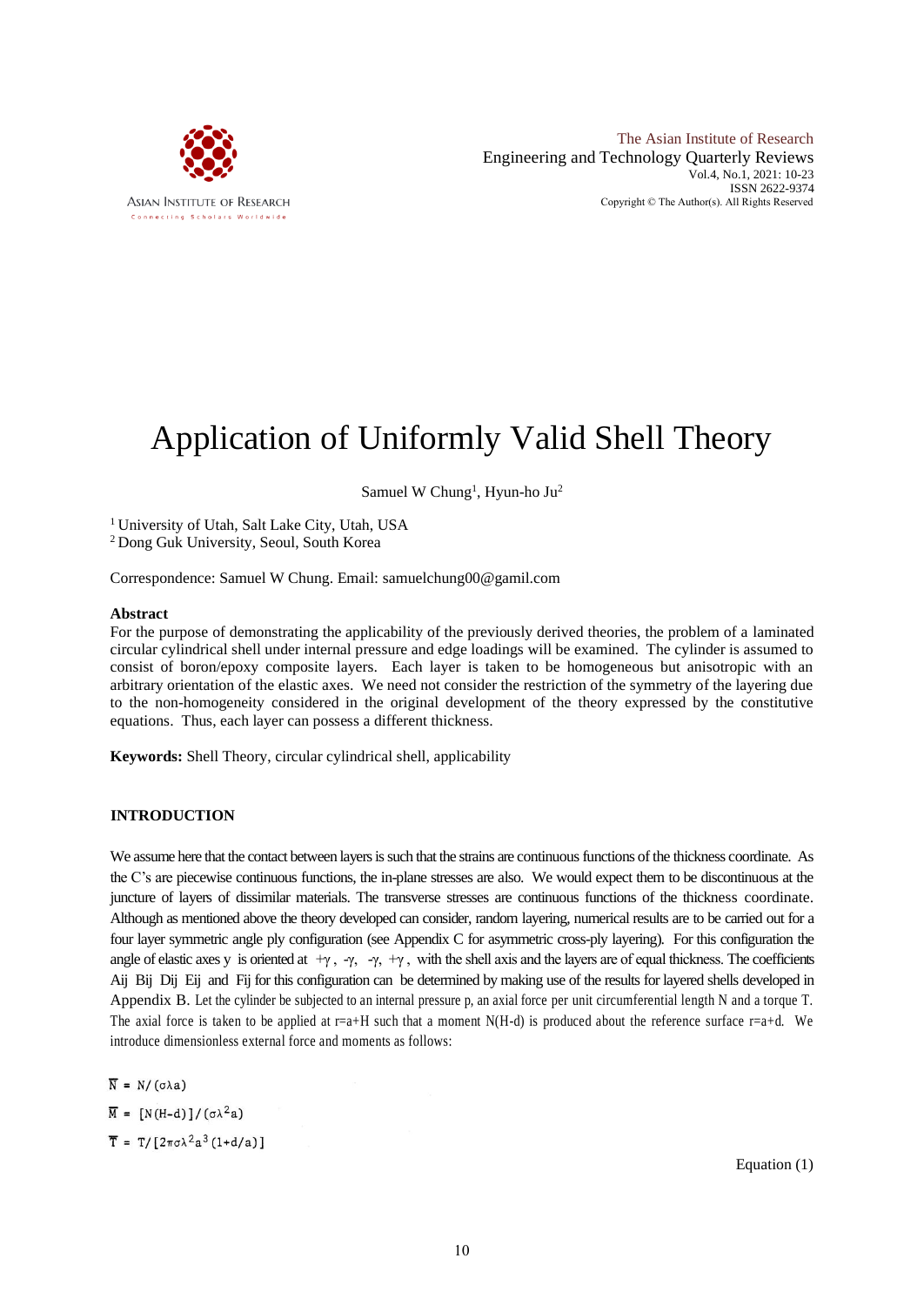The cylinder is taken to be clamped at both ends but free to rotate and extend axially at one end. The edge conditions can thus be written as

$$
vr = Vr,x = V2 = Vθ = 0 (x=0, y=d/h)
$$
  

$$
vr = 0, \overline{N}2 = \overline{N}, \overline{M}2 = \overline{M}, (x=L, y=d/h)
$$
  

$$
(1+d/a)\overline{N}2θ + \lambda \overline{M}2θ = \overline{T}
$$

Equation (2)

Here, I is the dimensionless length of the cylinder.

The above edge conditions are assumed to represent a close approximation to the test set-up used for obtaining the mechanical properties of the composites. In the theories developed in the previous chapters, the distance d at which the stress resultants were defined was left arbitrary. We now choose it to be such that there exists no coupling between N**<sup>z</sup>** and K**<sup>1</sup>** and M**z** and **ε1d**

This can be achieved by setting the first component of sub- matrix [ B ] equal to zero, **B ij = 0**

This yield

$$
d/h = \underline{B}_{11} / \underline{A}_{11}
$$

Equation (3)

For a homogeneous, isotropic material we obtain, for example,

 $d/h = 1/2$ 

As the loading applied at the end of the shell is axi-symmetric, all the stresses and strains are also taken to be axi-symmetric. We thus can set all the φ derivatives in the expressions for the stresses and strains and in the equations for the displacements equal to zero. The resulting simplifications and the general solution corresponding to each of the derived theories is now given. As the theory corresponding to axial length scale  $a(a/h)^{1/2}$  and circumferential length scale a has been used in the analysis of long cylindrical shells with edges of the form  $\varphi$  = constant, it will not be considered.

#### **a) Theory associated with Length Scales a**

Strain-Displacement Relations

 $\varepsilon_1 = V_{z,x}$  $\varepsilon_2 = V_T$  $\varepsilon_{12}$  =  $V_{\theta, x}$  $\varepsilon_1 = V_{z,x}$  $\varepsilon_2 = V_r$  $\varepsilon_{12} = V_{\theta, x}$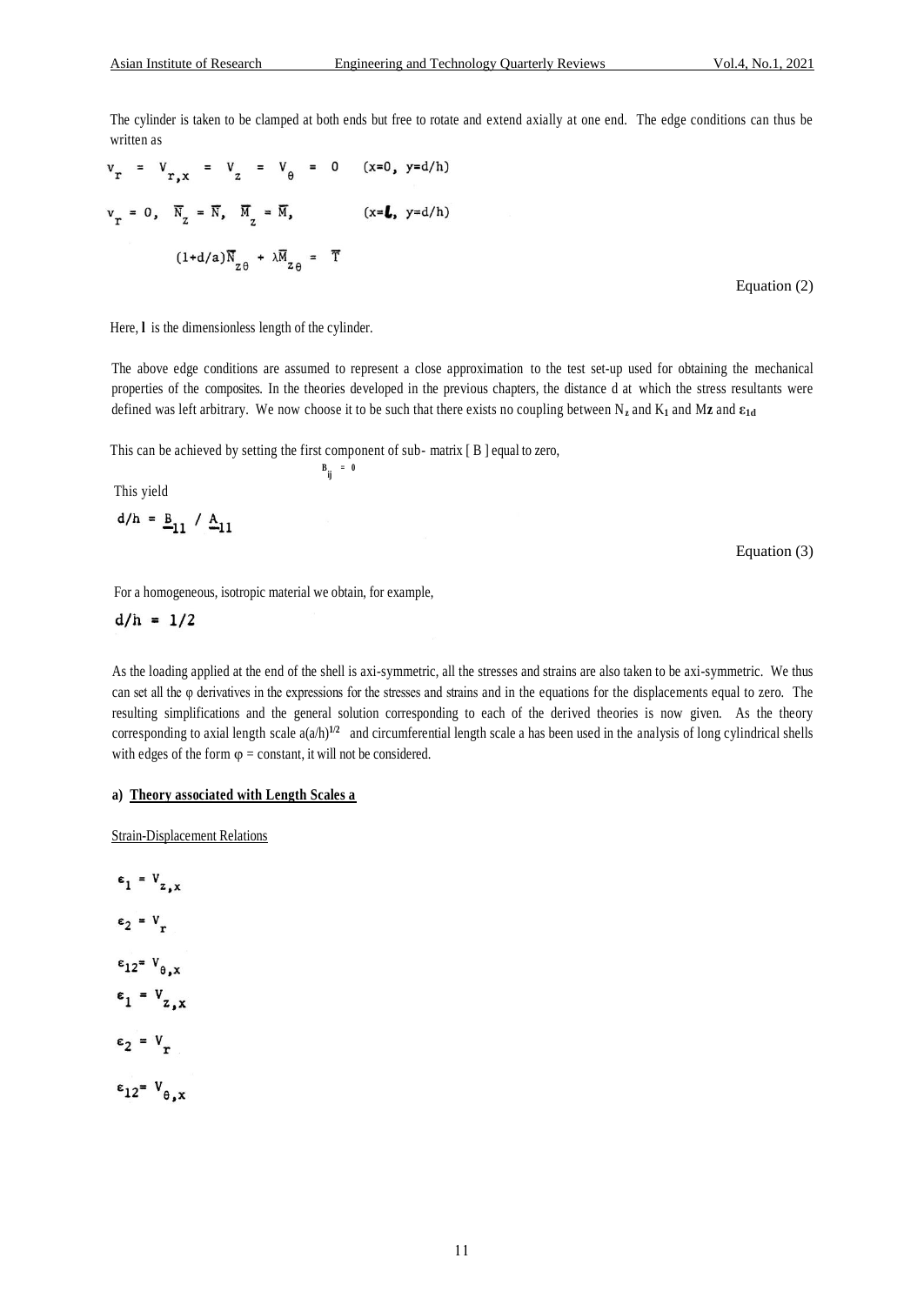Governing Equations

$$
\frac{A_{11}V_{z,xx} + A_{12}V_{r,x} + A_{13}V_{\theta,xx}}{A_{13}V_{z,xx} + A_{23}V_{r,x} + A_{33}V_{\theta,xx}} = 0
$$
\n
$$
\frac{A_{12}V_{z,xx} + A_{22}V_{r} + A_{23}V_{\theta,xx}}{A_{12}V_{z,xx} + A_{22}V_{r} + A_{23}V_{\theta,xx}} = p^*
$$
\nEquation (4)

By combining the first two equations, we obtain expressions relating Vz and Vr and V<sub>θ</sub> and Vr, respectively,

$$
v_{z,xx} = \mathbf{B} v_{r,x}
$$

$$
v_{\theta,xx} = \mathbf{C} v_{r,x}
$$

Equation (5)

where the coefficients R and £ are defined as follows:

**B** = 
$$
[\underline{A}_{13} \underline{A}_{23} - \underline{A}_{12} \underline{A}_{33}] / [\underline{A}_{11} \underline{A}_{33} - \underline{A}_{13}^2]
$$
  
\n**C** = 
$$
[\underline{A}_{11} \underline{A}_{23} - \underline{A}_{13} \underline{A}_{12}] / [\underline{A}_{13}^2 - \underline{A}_{11} \underline{A}_{33}]
$$
  
\n
$$
V_{z, x} = \underline{B} V_{r} + C_{1}^{*}
$$
  
\n
$$
V_{\theta, x} = \underline{C} V_{r} + C_{2}^{*}
$$
  
\nEquation (6)

Integrating equations with respect to x yields where  $C_1^*$  and  $C_2^*$  are constants of integrations.

On substituting the equations into the last equation of (4) we obtain,

$$
N_1V_r = p^* - A_{21}C_1^* - A_{23}C_2^*
$$

**Where** 

 $N_1 = A_{12} B + A_{22} + A_{23} C$ 

Equation (10) shows that the radial deformation depends on the pressure P\* and the material properties of the individual layers. These effective properties in turn depend on the angle y between the elastic axis of the material of each layer and the shell axis.

- a : Inside Radius of Cylindrical Shell
- h : Total Thickness of the Shell Wall
- d; Distance (thickness) from Inside Radius and to mechanical neutral surface
- Si : Radius of Each Layer of Wall  $(I = 1, 2, 3 --$  to the number of layer)
- L : Longitudinal Length Scale to be defined, Also Actual Length of the Cylindrical Shell
- Π : Circumferential Length Scale of cylindrical shell to be defined
- Ei : Young's Moduli in I Direction
- Gij : Shear Moduli in i-j Face
- Sij : Compliance Matrix of Materials of Each Layer
- r : Radial Coordinate
- Π : Circumferential Length Scale to be defined
- Ɣ : Angle of Fiber Orientation
- σ : Normal Stresses
- ε : Normal Strains
- z, θ, r : Generalized Coordinates in Longitudinal, Circumferential and Radial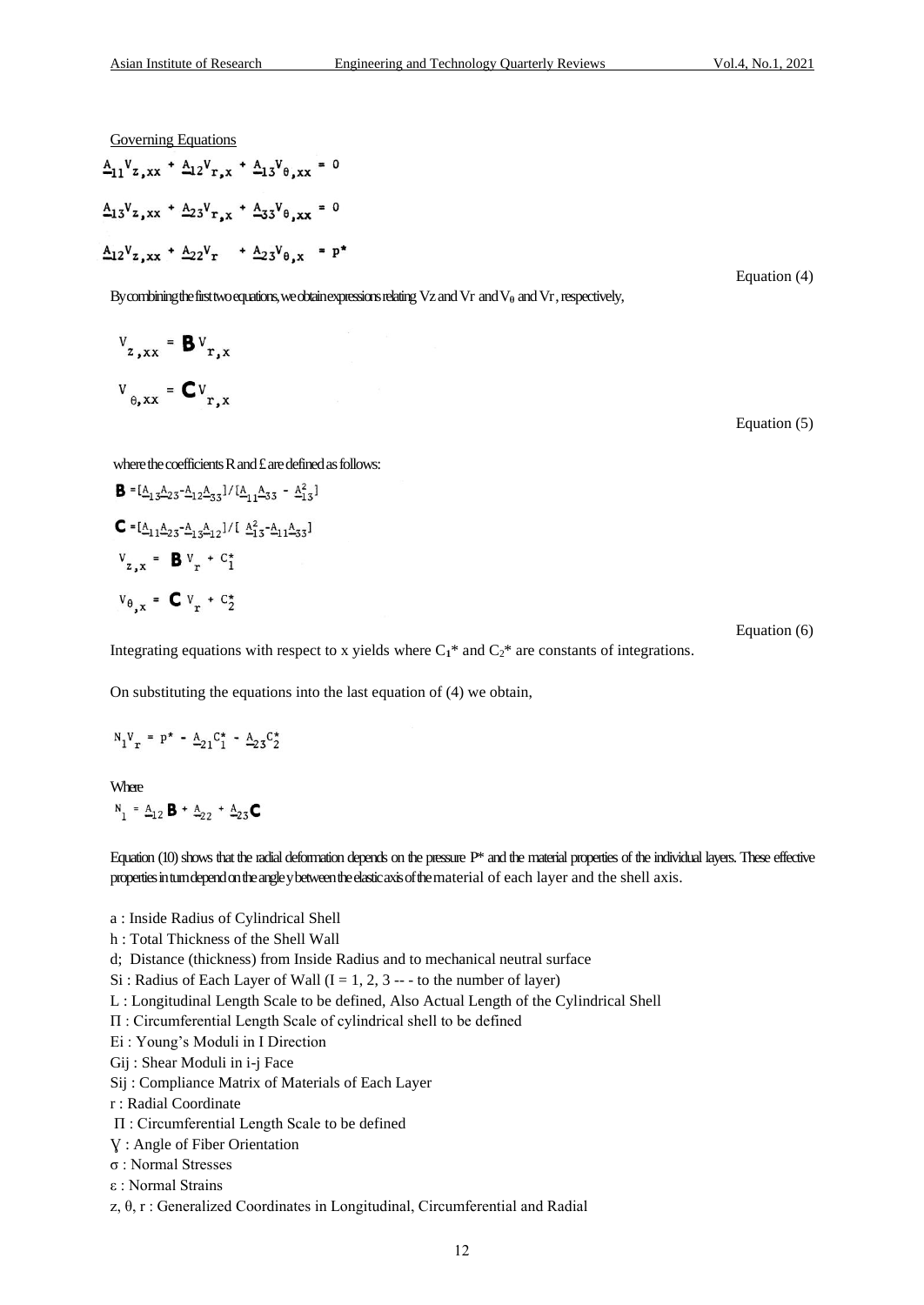Directions Respectively

- τ : Shear Stresses
- εij : Shear Strains in i-j Face

λ ; Shell Thickness / Inside Radius (h/a)

Cij : Elastic Moduli in General

X, φ, Y : Non Dimensional Coordinate System in Longitudinal,

Circumferential and Radial Directions Respectively



Figure 1: A cylindrical shell showing dimensions, deformations and stresses



Figure 2: Anisotropic materials



Figure 3: Non-homogenous materials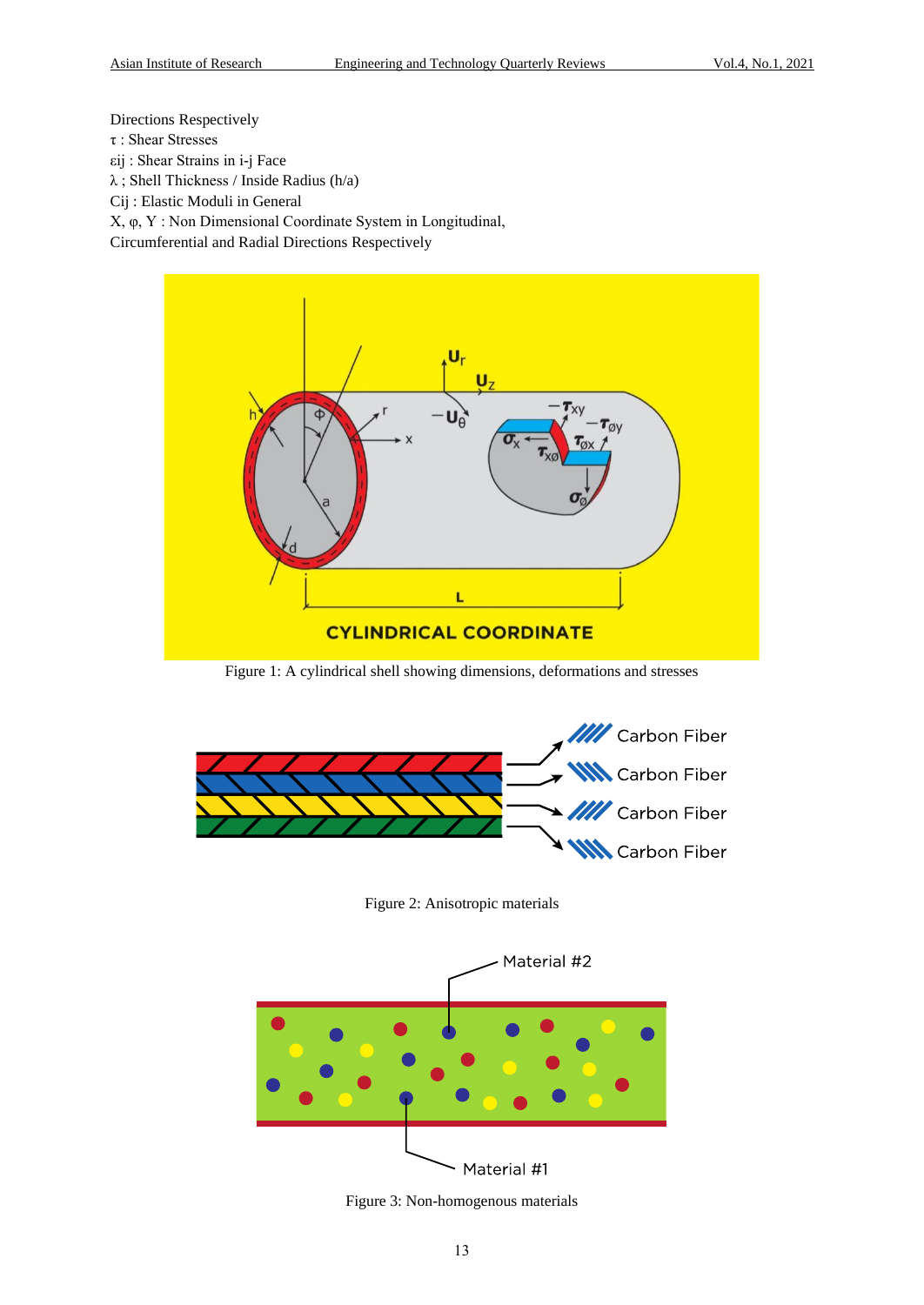Note that since we have only four unknown constants,  $Ci^*$ . ( $i = 1, 4$ ), the solution of this theory can accommodate four boundary conditions. We therefore must abandon some of the boundary conditions specified in equations (9.3). The chosen two boundary conditions are:

$$
v_{z} = v_{\theta} = 0 \qquad (x = 0)
$$
  

$$
\overline{N}_{z} = \overline{N}_{\bullet} \quad (1 + d/a) \left( \overline{N}_{z\theta} + \lambda \overline{M}_{z\theta} \right) = \overline{T} \quad (x = \textbf{L})
$$
  
Equation (7)

where the external forces,  $>N''$  and T are as defined by equation (2) The equation (10) thus has a particular solution only

$$
v_r^p = (p^* - A_{21}C_1^* - A_{23}C_2^*)/N_1
$$

Equation (8)

From now on the superscript  $p_w$ m indicate the particular solution.

#### **b) Theory Associated with Axial Length Scale (ah)1/2 and Circumferential Length Scale a**

Strain-Displacement Relations

$$
\varepsilon_1 = V_{Z}
$$
  
\n
$$
\varepsilon_2 = V_{T}
$$
  
\n
$$
\varepsilon_{12} = V_{\theta, x}
$$
  
\n
$$
K_1 = -V_{T, xx}
$$
  
\n
$$
K_2 = 0
$$

$$
K_{12} = 0
$$

 $C^*$  and  $C$  arise from the integration

Governing Equations<br>  $\underline{A}_{11}V_{z,xx} + \underline{A}_{12}V_{r,x} - \underline{B}_{11}V_{r,xxx} = 0$  $A_{33}V_{\theta,xx} = 0$  $A_{12}V_{z,x} - B_{12}V_{r,xx} + A_{22}V_{r} + D_{11}V_{z,xxx} + D_{12}V_{r,xx} - E_{11}V_{r,xxxx} = p^{*}$ 

Equation (9)

Equation (10)

From the first two equations of above we obtain the following relations for V and  $V_0$ :

$$
v_{z,x} = \mathbf{D} v_{r,xx} + c_3^* - \mathbf{E} v_r
$$
  

$$
v_{\theta} = c_1^* x + c_2^*
$$

Equation (11)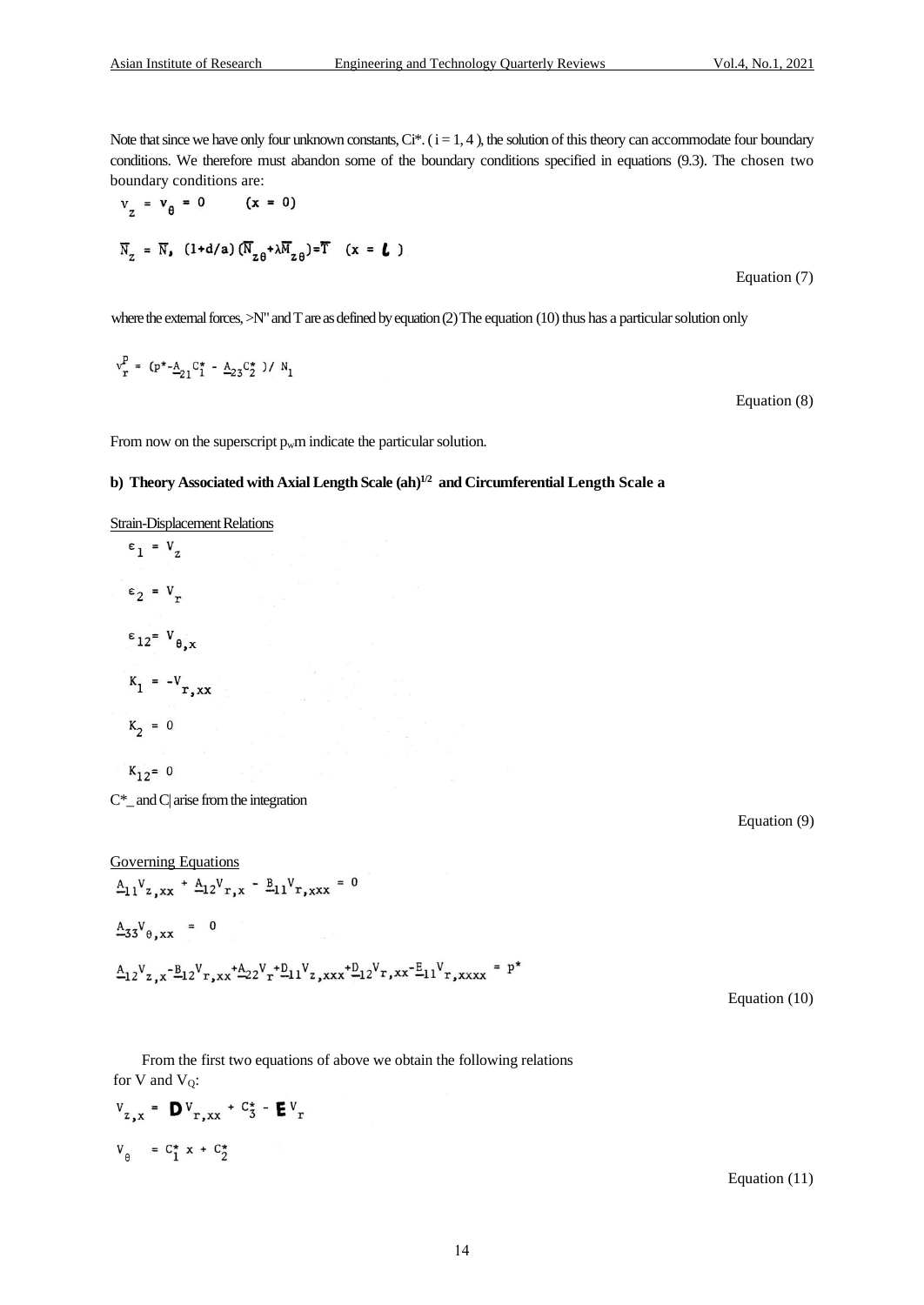where  $C^*$ <sup>s</sup> (i = 1,3) are the integration constants to be determined later and the coefficients **D** and **E** are defined as follows:

$$
\mathbf{D} = \underline{\mathbf{B}}_{11} / \underline{\mathbf{A}}_{11}
$$

$$
\mathbf{E} = \underline{\mathbf{A}}_{12} / \underline{\mathbf{A}}_{11}
$$

We can now express the third equation of (15) in terms of a single variable V by substituting (16) into it. This yield

$$
N_1V_{r,xxxx} - 2N_2V_{r,xx} + N_3V_r = p^* - \frac{A}{21}C_3^*
$$

where the constants  $N_i$  ( $i = 1.2.3$ ) are as follows:

$$
N_1 = D_1 \mathbf{D} - E_{11}
$$
  
\n
$$
N_2 = (B_{12} + D_{11} \mathbf{E} - A_{21} \mathbf{D} - D_{12}) / 2
$$
  
\n
$$
N_3 = A_{22} - A_{21} \mathbf{E}
$$

The homogeneous solution of equation (9.18) can be expressed as,

$$
v_r^H = \exp(-N_5x) (A_1 \cos N_6 x + A_2 \sin N_6 x)
$$
  
+ 
$$
\exp(-N_5 \xi) (A_3 \cos N_6 \xi + A_4 \sin N_6 \xi)
$$

Equation (13)

Here, the A<sub>i</sub>'s are constants to be determined by the edge conditions specified earlier,  $N^{\wedge}$  and N, are given by

Governing Equations<br>  $\underline{A}_{11}V_{z,xx} + \underline{A}_{12}V_{r,x} - \underline{B}_{11}V_{r,xxx} = 0$  $A_{33}V_{\theta,xx} = 0$  $A_{12}V_{z,x} - B_{12}V_{r,xx} + A_{22}V_{r} + D_{11}V_{z,xxx} + D_{12}V_{r,xx} - E_{11}V_{r,xxxx} = p^{*}$ 

Equation (14)

From the first two equations above, we obtain the following relations for V and  $V_0$ :

$$
v_{z,x} = \mathbf{D} v_{r,xx} + c_3^* - \mathbf{E} v_r
$$
  

$$
v_{\theta} = c_1^* x + c_2^*
$$

where  $C^*$ <sup>s</sup> (i = 1,3) are the integration constants to be determined later and the coefficients **D** and **E** are defined as follows:

Equation (12)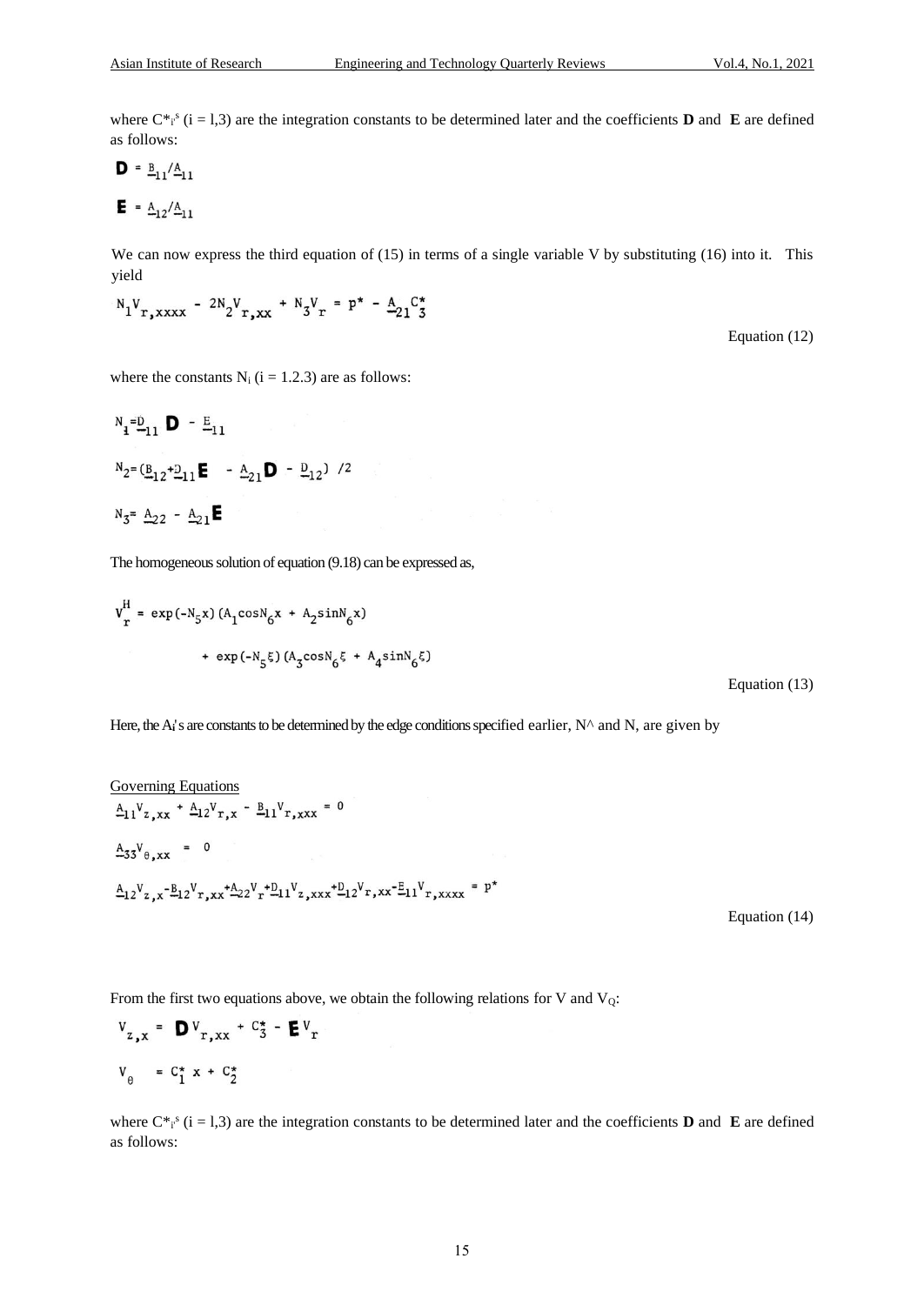$$
\mathbf{D} = \frac{B_{11}}{A_{11}}
$$
  

$$
\mathbf{E} = \frac{A_{12}}{A_{11}}
$$

We can now express the third equation of (9.15) in terms of a single variable V by substituting (9.16) into it. This yield,

$$
N_1V_{r,xxxx} - 2N_2V_{r,xx} + N_3V_r = p^* - A_{21}C_3^*
$$

Equation (15)

where the constants  $N_i$  ( $i = 1.2.3$ ) are as follows:  $N_e = D$   $D - E$ .

$$
{}_{1} - 11 \bullet - 11
$$
\n
$$
{}_{2} = (\underline{B}_{12} + \underline{D}_{11} \mathbf{E} - \underline{A}_{21} \mathbf{D} - \underline{D}_{12}) / 2
$$
\n
$$
{}_{3} = \underline{A}_{22} - \underline{A}_{21} \mathbf{E}
$$

Equation (16)

The homogeneous solution of above equation can be expressed as,

$$
v_r^H = \exp(-N_5 x) (A_1 \cos N_6 x + A_2 \sin N_6 x)
$$
  
+ 
$$
\exp(-N_5 \xi) (A_3 \cos N_6 \xi + A_4 \sin N_6 \xi)
$$

Equation (17)

Here, the  $A_i$ 's are constants to be determined by the edge conditions specified.  $N^{\wedge}$  and N, are given by

$$
N_5 = (N_3/N_1)^{1/4} \cos(\alpha/2)
$$
  

$$
N_6 = (N_3/N_1)^{1/4} \sin(\alpha/2)
$$

where

$$
\alpha = \tan^{-1}[(N_1N_3 - N_2^2)/N_2^2]^{1/2}
$$

and £, is the dimensionless coordinate originating from the far edge of the shell defined as,

$$
\xi = L / (ah)^{1/2} - x
$$

The particular solution of

$$
v_r^p = (p^* - \underline{A}_{21} C_3^*)/N_3
$$

Thus the complete solution is given by

$$
v_r = v_r^p + v_r^H
$$

**c) Theory Associated with Length Scales (ah)1/2** 

Equation (18)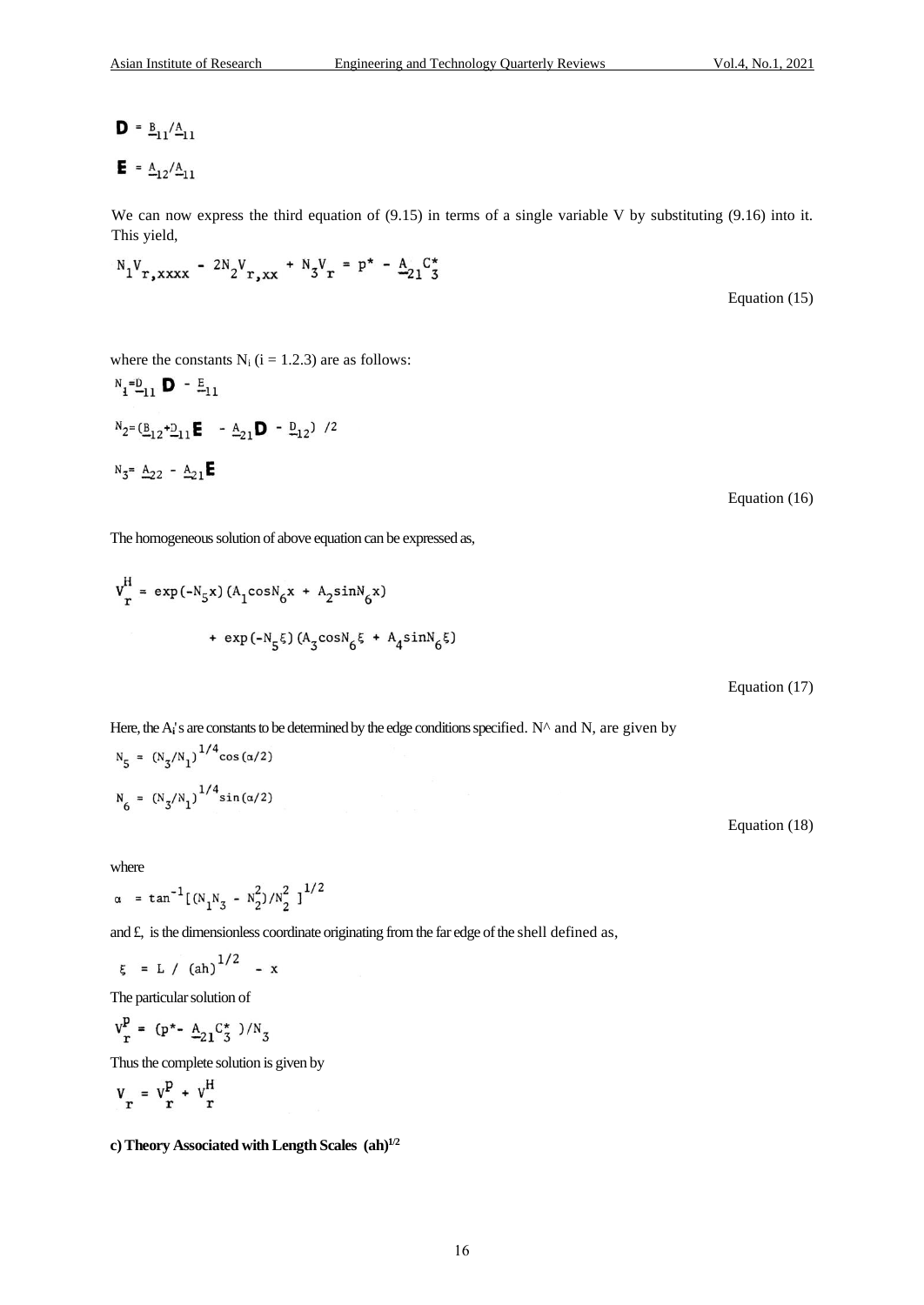Strain-Displacement Relations

$$
\varepsilon_1 = V_{z,x}
$$
  
\n
$$
\varepsilon_2 = V_r
$$
  
\n
$$
\varepsilon_{12} = V_{\theta,x}
$$
  
\n
$$
K_1 = -V_{r,xx}
$$
  
\n
$$
K_2 = 0
$$
  
\n
$$
K_{12} = 0
$$

Equation (19)

Governing Equations  
\n
$$
\underline{B}_{11}V_{r,xxx} - \underline{A}_{12}V_{r,x} + \underline{A}_{11}V_{z,xx} - \underline{A}_{13}V_{\theta,xx} = 0
$$
\n
$$
\underline{B}_{13}V_{r,xxx} - \underline{A}_{23}V_{r,x} + \underline{A}_{13}V_{z,xx} - \underline{A}_{33}V_{\theta,xx} = 0
$$
\n
$$
\underline{E}_{11}V_{r,xxxx} - (\underline{D}_{12} - \underline{B}_{12})V_{r,xx} - \underline{A}_{22}V_{r} - \underline{D}_{13}V_{\theta,xxx} - \underline{A}_{23}V_{\theta,x} - \underline{D}_{11}V_{z,xxx} - \underline{A}_{12}V_{z,x} = -p^{*}
$$

The first two equations of the above will be as follows when solved for  $V_z$  and  $V_\theta$  yield,

$$
v_{z,x} = \mathbf{P} v_{r,xx} + c_3^* - \mathbf{Q} v_r
$$

$$
v_{\theta,x} = \mathbf{F} v_{r,xx} + c_1^* - \mathbf{G} v_r
$$

Equation (20)

where the coefficients F, G, P. Q are defined as follows:

$$
G = (\underline{A}_{13}\underline{B}_{11} - \underline{A}_{11}\underline{B}_{13})/\Omega
$$
  
\n
$$
F = (\underline{A}_{12}\underline{A}_{13} - \underline{A}_{11}\underline{A}_{33})/\Omega
$$
  
\n
$$
Q = (\underline{A}_{13}\underline{B}_{13} - \underline{A}_{33}\underline{B}_{11})/\Omega
$$
  
\n
$$
P = (\underline{A}_{13}\underline{A}_{23} - \underline{A}_{12}\underline{A}_{33})/\Omega
$$

and Q is given by

 $\rightarrow$ 

On substituting the above equations into the third equation of constitutive equations we obtain differential equation for V only,

$$
N_1V_{r,xxxx}-2N_2V_{r,xx}+N_3V_r = N_4(-p^* + A_{23}C_1^* + A_{12}C_2^*)
$$

where  $C_1^*$  and  $C_2^*$  are constants of integration and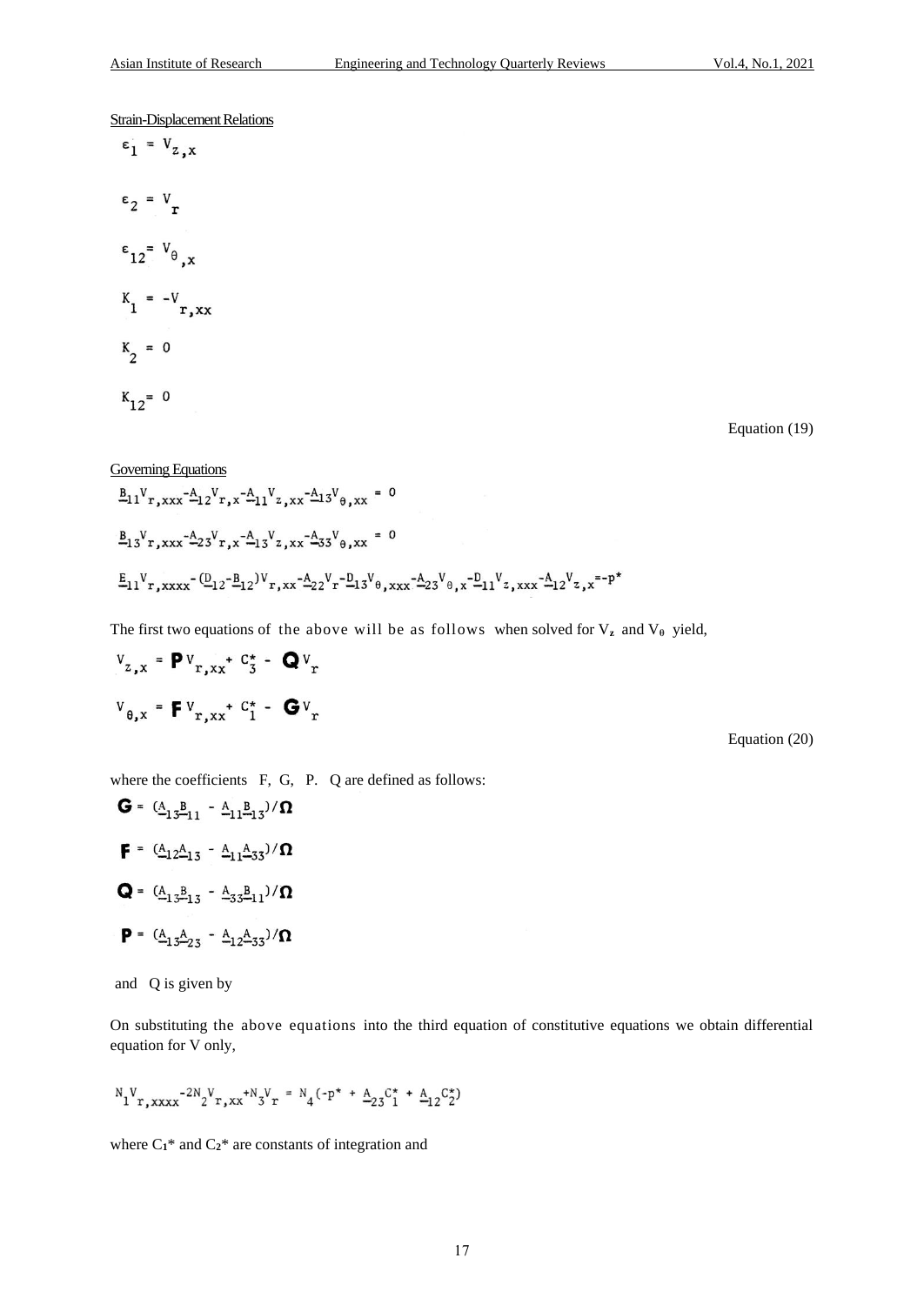$$
N_1 = (\underline{A}_{11}\underline{A}_{33} - \underline{A}_{13}^2)\underline{E}_{11} - (\underline{A}_{11}\underline{B}_{13} - \underline{A}_{13}\underline{B}_{11})\underline{D}_{13} - (\underline{A}_{33}\underline{B}_{11} - \underline{A}_{13}\underline{B}_{13})\underline{D}_{11}
$$
  
\n
$$
N_2 = -\frac{1}{2} [(\underline{B}_{12} - \underline{D}_{12}) (\underline{A}_{11}\underline{A}_{33} - \underline{A}_{13}^2)^+ (\underline{A}_{11}\underline{A}_{23} - \underline{A}_{12}\underline{A}_{13})\underline{D}_{13} + (\underline{A}_{12}\underline{A}_{33} - \underline{A}_{13}\underline{A}_{23})\underline{D}_{11}
$$
  
\n
$$
- (\underline{A}_{11}\underline{B}_{13} - \underline{A}_{13}\underline{B}_{11})\underline{A}_{23} - (\underline{A}_{33}\underline{B}_{11} - \underline{A}_{13}\underline{B}_{13})\underline{A}_{12}]
$$
  
\n
$$
N_3 = (\underline{A}_{11}\underline{A}_{33} - \underline{A}_{13}^2) (\underline{A}_{23} - \underline{A}_{22}) + (\underline{A}_{11}\underline{A}_{22} - \underline{A}_{12}\underline{A}_{13})\underline{A}_{23} + (\underline{A}_{12}\underline{A}_{33} - \underline{A}_{13}\underline{A}_{23})\underline{A}_{12}
$$
  
\n
$$
N_4 = \underline{A}_{11}\underline{A}_{33} - \underline{A}_{13}^2
$$

Equation (21)

The homogeneous solution of equation is representable in a similar fashion,

$$
v_r^H = \exp(-N_g x) (A_1 \cos N_g x + A_2 \sin N_g x)
$$
  
+  $\exp(-N_g \xi) (A_3 \cos N_g \xi + A_4 \sin N_g)$ 

where  $A_1$ 's, and  $N_5$  and  $N_6$  are as defined previously, The particular solution is given by

$$
\mathtt{V}_{\mathtt{r}}^{\text{p}} = (-\mathtt{p}^{\star\star\text{A}}\!\!-\!\! {}_{23}\mathtt{C}^{\star\star\text{A}}\!\!-\!\! {}_{12}\mathtt{C}^{\star}_2)\, (\mathtt{N}_4/\mathtt{N}_3)
$$

The complete solution is then

 $V_r = V_r^p + V_r^H$ 

Equation (22)

## **d) Uniformly Valid Theory**

Strain-Displacement Relations

$$
\varepsilon_{1} = U_{z, z}
$$
\n
$$
\varepsilon_{2} = U_{r}/a
$$
\n
$$
\varepsilon_{12} = U_{\theta, z}
$$
\n
$$
K_{1} = -U_{r, zz}
$$
\n
$$
K_{2} = 0
$$
\n
$$
K_{12} = 2U_{\theta, z}/a
$$

Governing Equations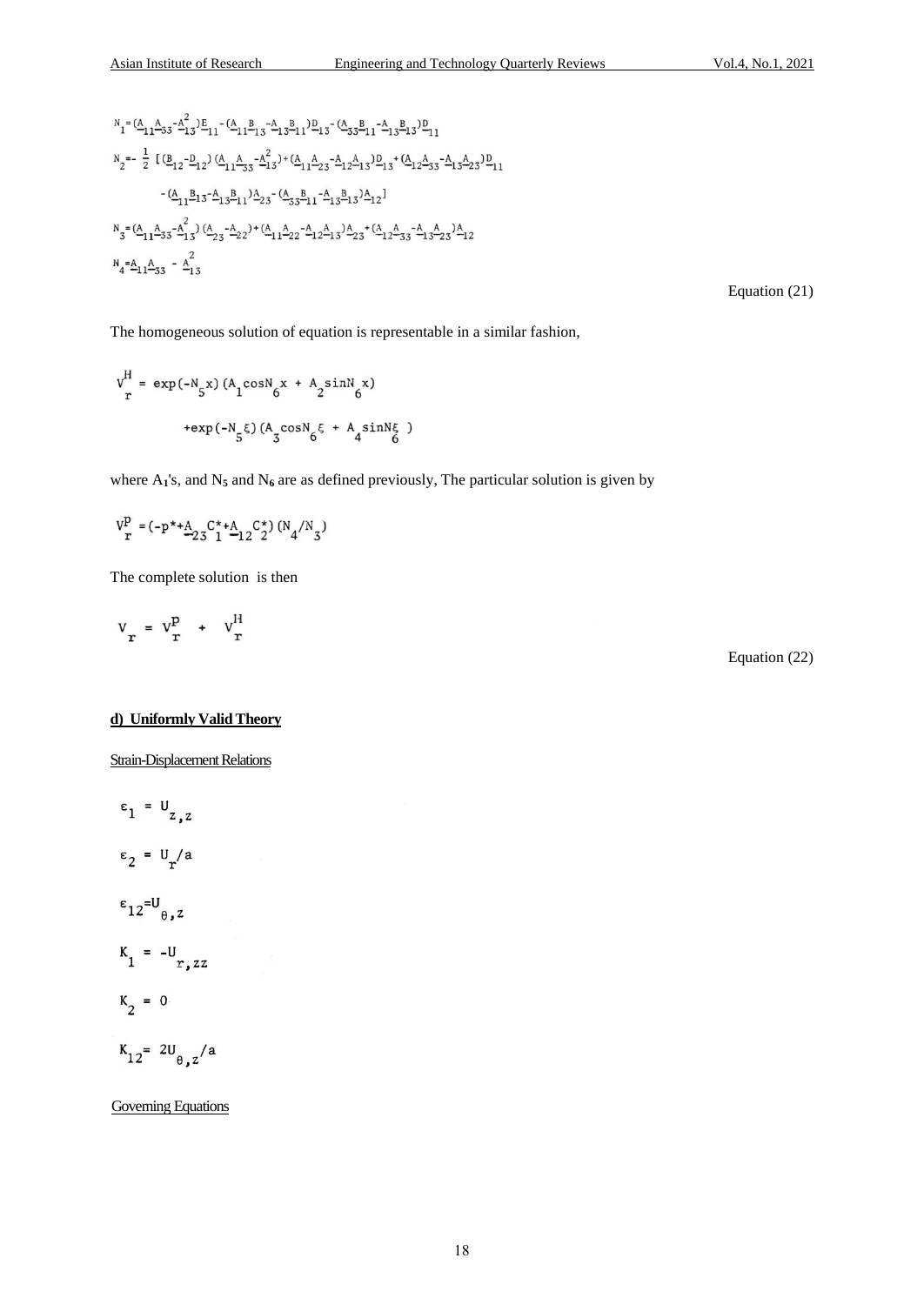$$
\begin{aligned}\n&\frac{A}{-11}aU_{z,zz} + \frac{A}{-13}aU_{\theta,zz} + \frac{A}{-12}U_{r,z} - a\lambda[\underline{B}_{11}aU_{r,zzz} + (\underline{B}_{12} + 2\underline{B}_{33}) (1/a)U_{r,z} \\
&\quad - 2\underline{B}_{13}U_{\theta,zz}1 = 0\n\end{aligned}
$$
\n
$$
\begin{aligned}\n&\frac{A}{-13}aU_{z,zz} + \frac{A}{-33}aU_{\theta,zz} + \frac{A}{-23}U_{r,z} - a\lambda[\underline{B}_{13}aU_{r,zzz} + 2\underline{B}_{23}(1/a)U_{r,z}] = 0 \\
&\quad - \frac{A}{-12}U_{z,z} + \frac{A}{-22}(1/a)U_{r} + \frac{A}{-23}U_{\theta,z} - a\lambda[\underline{B}_{12}U_{r,zzz} + \underline{B}_{22}(1/a^2)U_{r} - 2\underline{B}_{13}(1/a)U_{\theta,z}] \\
&\quad - a^{3}\lambda^{2}\underline{E}_{11}U_{r,zzzz} + a\lambda(a\underline{D}_{11}U_{z,zzz} + a\underline{D}_{13}U_{\theta,zzz} + \underline{D}_{12}U_{r,zz} - p\n\end{aligned}
$$

Equation (23)

The first two equations of above give us the following relations for U<sub>z</sub> and U<sub>0</sub>:<br>  $U_{\Omega} = \mathbf{R} a \lambda U$   $\mathbf{S} = \mathbf{L} u + \mathbf{C}^*$ 

$$
U_{z, z} = \text{T} a \lambda U_{r, zz} - \text{W}^{1}_{a} U_{r} + C_{2}^{\star}
$$

where  $C_1^*$  and  $C_2^*$  are the constants of integrations and the coefficients R, S, T, W are defined as follows:

$$
\mathbf{R} = (\underline{B}_{13}\underline{A}_{11} - \underline{B}_{11}\underline{A}_{13})/\psi
$$
\n
$$
\mathbf{S} = [\lambda \underline{A}_{13} (\underline{B}_{12} + 2 \underline{B}_{33}) + \underline{A}_{11}\underline{A}_{23} - \underline{A}_{13}\underline{A}_{12} - 2\lambda \underline{B}_{23}\underline{A}_{11}] / \psi
$$
\n
$$
\mathbf{T} = (\underline{B}_{11}\underline{A}_{33} - \underline{A}_{13}\underline{B}_{13} - 2\lambda \underline{B}_{13}^2) / \psi
$$
\n
$$
\mathbf{W} = [\underline{A}_{33}\underline{A}_{12} - \lambda \underline{A}_{33} (\underline{B}_{12} + 2 \underline{B}_{33}) - \underline{A}_{13}\underline{A}_{23} - 2\lambda \underline{B}_{13}\underline{A}_{23} + 2\lambda \underline{B}_{23}\underline{A}_{13} + 4\lambda^2 \underline{B}_{13}\underline{B}_{23}]/\psi
$$
\nand\n
$$
\psi = \underline{A}_{11}\underline{A}_{33} - \underline{A}_{13}^2 - 2\lambda \underline{B}_{13}\underline{A}_{13}
$$

On substituting (9.38) into the third equation of (9.36) we obtain a differential equation for U only,

$$
N_1U_{r,zzzz}
$$
 -  $2N_2U_{r,zz}$  +  $N_3U_r$  = p -  $N_4$ 

Equation (24)

where

$$
N_1 = a^3 \lambda^2 (\underline{D}_{13} \mathbf{R} + \underline{D}_{11} \mathbf{T} - \underline{E}_{11})
$$
  
\n
$$
N_2 = a \lambda [\underline{B}_{12} - \underline{D}_{12} - \mathbf{T} \underline{A}_{12} - \mathbf{R} (\underline{A}_{23} + 2\lambda \underline{B}_{13}) + \underline{D}_{13} \mathbf{S} + a^2 \lambda \underline{D}_{11} \mathbf{W} ]/2
$$
  
\n
$$
N_3 = [\mathbf{-W} \underline{A}_{12} - \mathbf{S} (\underline{A}_{23} + 2\lambda \underline{B}_{13}) + \underline{A}_{22} - \lambda \underline{B}_{22}] / a
$$
  
\n
$$
N_4 = \underline{A}_{12} C_2^* + (\underline{A}_{23} + 2\lambda \underline{B}_{13}) C_1^*
$$

#### **APPPLICATION**

The homogeneous solution can be written as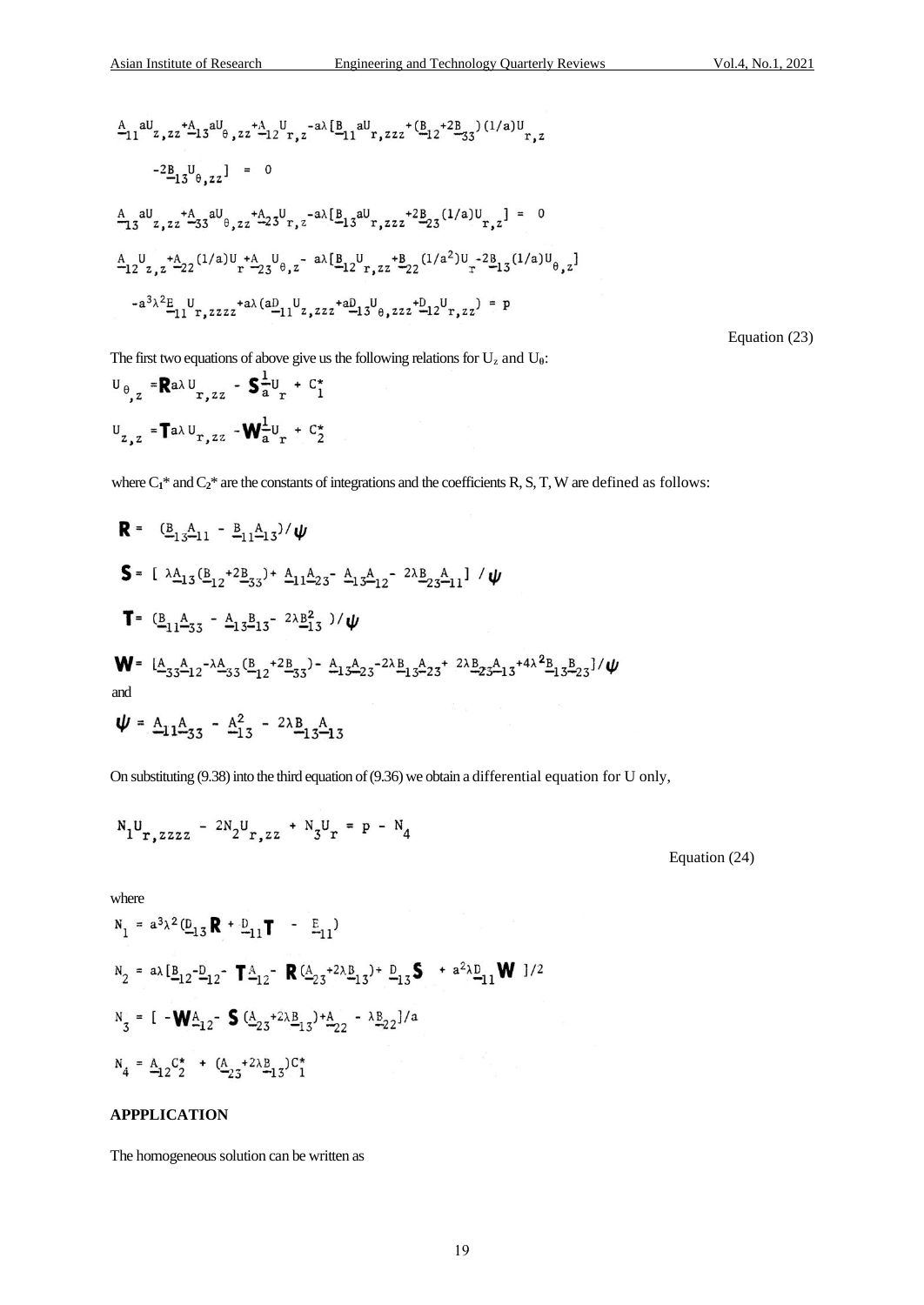$$
U_{r}^{\rm H}=\exp\left(-N_5z\right)\left(A_{1}^{\rm cosN}6z+A_{2}^{\rm sinN}6z\right)+\exp\left(-N_5n\right)\left(A_{3}^{\rm cosN}6n\ +\ A_{4}^{\rm sinN}6n\right)
$$

where  $A_i$  ( i = l, 2, 3, 4) are the constants of integration to be determined and  $N_5$ ,  $N_6$  are as defined previously. As we are now dealing with actual coordinates (except for the thickness coordinate), we define n as follows:

$$
\eta = L - z
$$

where L is the actual length of the cylinder. The constants of integration are to be determined from the following edge conditions:

$$
U_r = U_{r, z} = U_z = U_{\theta} = 0 \t (z = 0, y = d/h)
$$
  

$$
U_r = 0, N_z = N, M_z = N(H - d), T = 2\pi a (1 + d/a) [M_{z\theta} + a (1 + d/a)N_{z\theta}]
$$

 $(z = L, y = d/h)$ 

The particular solution is

$$
U_{r}^{P} = (p - N_{4})/N_{3}
$$

and the complete solution of equation is then given by

$$
U_r = U_r^P + U_r^H
$$

Equation (25)

Having obtained the above solutions for each of the theories, numerical calculations are now carried out for a shell of the following dimensions:

We thus have a thickness to radius ratio of

$$
\lambda = 0.025
$$

Each of the layers is taken to be .025 in. thick and thus the dimensionless distances from the bottom of the first layer are given by

$$
s_1=0., \; s_2=0.25, \; s_3=0.5, \; s_4=0.75, \; s_5=1.0
$$

Equation (26)

As mentioned previously, each layer of the symmetric angle ply configuration (elastic symmetry axes y are oriented at ( +γ , γ, - γ, + γ) is taken to be orthotropic with engineering elastic coefficients representing those for a boron/epoxy material system,

$$
E_1 = 35x10^6
$$
 psi,  $E_2 = 2.75x10^6$  psi  
 $G_{12} = 0.75x10^6$  psi,  $v = 0.25$ 

Equation (27)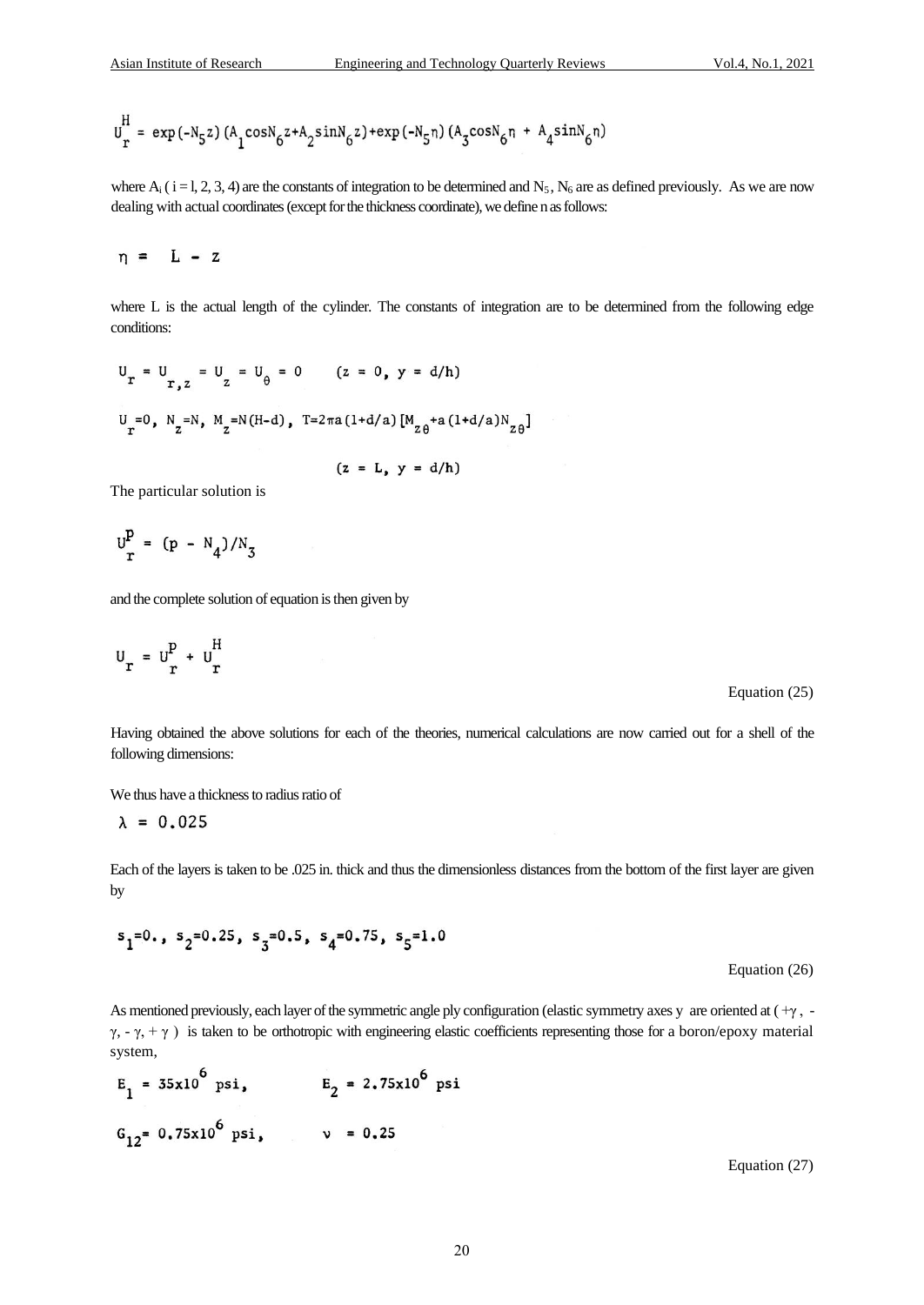Here direction 1 signifies the direction parallel to the fibers while 2 is the transverse direction. Angles chosen were  $= 0$ , 15, 30, 45 and 60. Use of the results of Appendices A and B and the transformation equations (6) then yields the mechanical properties for the different symmetric angle ply configurations.

We next apply the following edge loads:

$$
N = p
$$

and take

$$
\sigma = p/\lambda
$$

 $H = (3/4)h$ 

Shown in Figs. 3 - 5 is the variation of the dimensionless radial displacement with the actual distance along the axis for the different theories. The reference surface for the chosen configuration is given by

## $d/h = 1/2$

As mentioned above, the theory associated with length scales a is a membrane type theory and it's radial displacement is a function of the dimension less pressure and the two integration constants determined from the edge conditions (12). As Fig.3 demonstrates the radial displacement of this theory is constant over the entire length of the shell. The variation of the magnitude of radial displacement due to the change of cross-ply angle is almost identical compared to the other theories except for the fact that the theory cannot describe the deformation pattern due to the boundary conditions while the other theories showing the radial deformations of the so-called edge effect zone. The theory associated with longitudinal length scale  $(ah)^{1/2}$ and circumferential length scale a is similar to the axi-symmetric version of the theory of length scales  $(ah)^{1/2}$  in the following aspects:

- a) Expressions for strains and curvatures are identical as they were shown in (14) and (26). This is due to the fact that the theory of length scales  $(ah)^{1/2}$  are much simplified by the axi-symmetric property while the other theory is closer in fashion to the axi-symmetric behavior by it's nature because of the larger circumferential length scale we used for the theory, i.e. a.
- b) Although the expressions for the particular solutions are different as indicated in (24) and (33), the combined form of governing equations and the homogeneous solutions, as shown in (20) and (32), are identical in form. This is due to the same length scales being used in longitudinal direction,  $(ah)^{1/2}$ , for both theories and again, the axial symmetry. In obtaining the homogeneous solutions for both theories, it was assumed that the cylinder has such material properties and geometric dimensions so as to justify the decay type solutions (20) and (32). In order to have these decay type solutions we first must have that the value of term as shown in (22) must be real.

$$
N_1N_3 - N_2^2 > 0
$$

Secondly, the dimensionless shell length (must be sufficiently larger compared to the axial length scale used in the basic formulation of the theories,  $(ah)^{1/2}$ , so that interaction effects from the opposite edges may be neglected. The condition for satisfying this can be obtained by comparing the two decay terms in equation (20),  $\exp(-N_5 x)$  and  $\exp(-N_5 5 \zeta)$ .

This leads to

$$
\iota \!\!\! \iota \!\!\! \iota \!\!\! \iota \!\!\! \iota
$$

where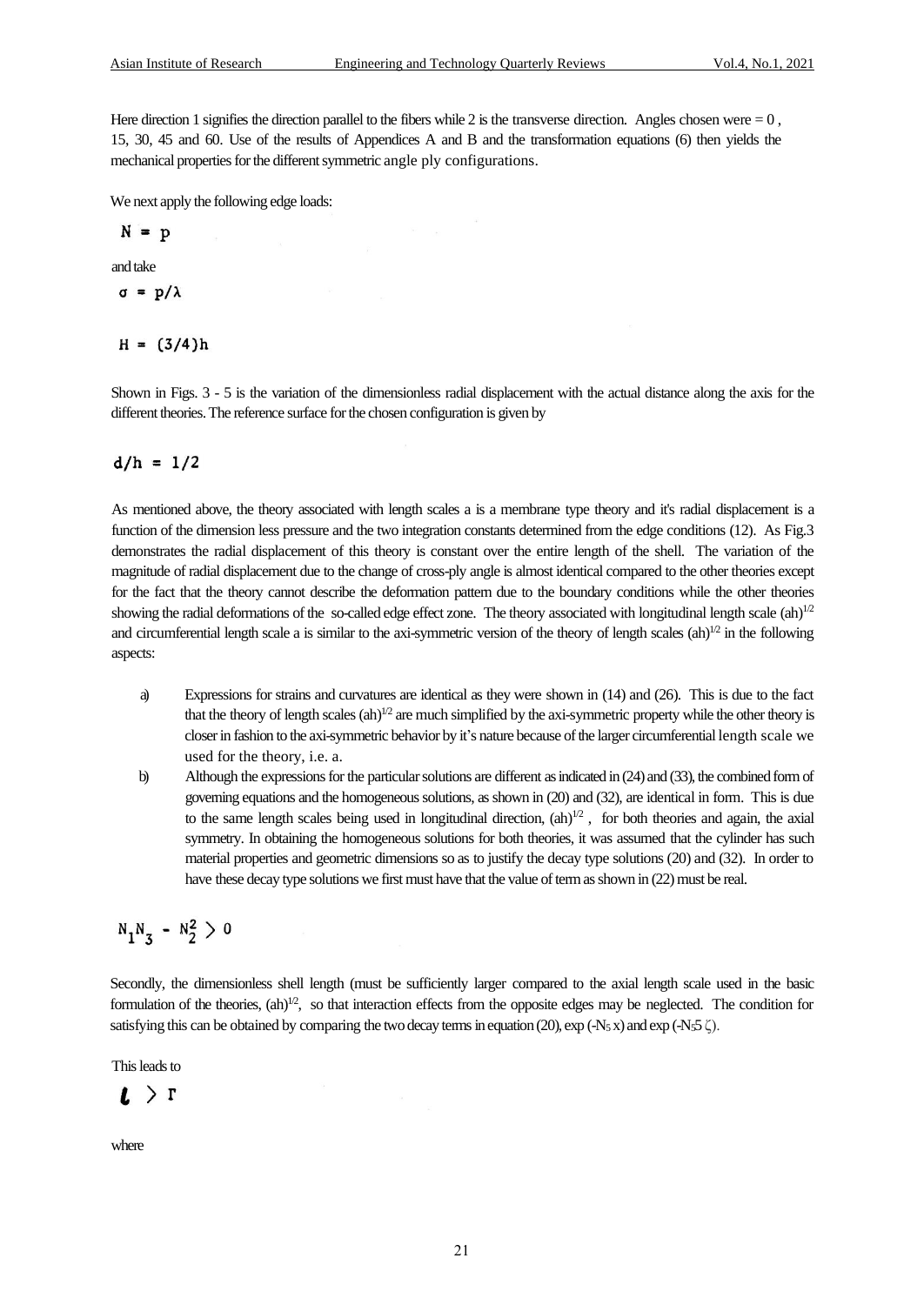$$
\Gamma = \pi (\text{ah})^{1/2} (N_1/N_3)^{1/4}
$$

The restriction of the cylinder length **l**to be larger than **r** is important in the analysis of cylindrical shells due to the difference, of nature of the solution. For the cylinder shorter than r, the edge conditions have an effect on each other and the solution is no longer of the decay type. Edge conditions in this case govern the deformation pattern as well as the magnitude. A short cylinder under external pressure and closed at both ends deform axi-symmetrically and can be considered a typical example of a problem where the solution has a decay length shorter than r. It must be noted here that unlike for isotropic homogeneous shells, the decay length **r** depends not only the shell geometry, h and a, but also on the material properties of each laminate.

#### **CONCLUSION**

As stated previously, Figs. 4 and 5 show that the radial displacement of the shell at distances from the edge greater than r, from now on called the edge effect boundary layer, is nearly identical for both theories and close in magnitude to that of the solution which is obtained for length scales a. This is because, in the regions away from, the particular part of the solutions of governing equations dominate while the homogeneous solutions are more important within the boundary layer regions. Because the results shown in the figures are nearly identical for the problem considered, no numerical calculations of the uniformly valid solution given above is carried out.

It is also seen that wide variations in the magnitude of radial displacement take place with change in the cross-ply angle. The maximum displacement occurs at

 $\gamma$  =30 degree while the minimum displacement is at

 $\gamma = 60$  degree. In each case, the displacements increase with increase in  $\gamma$  up to

 $\gamma$  = 30 degree and thereafter decrease. The attached Figures show that the edge effect is sharper for small angle G than for larger ones. Similarly, deeper penetration of the edge effect is shown for small angles γ while weak and smooth edge effects are the case for large cross-ply angles.

Shown in Figs. 6 and 7 are the dimensionless displacement of an isotropic material of elastic coefficient 30x10**<sup>6</sup>** psi and in Figs s h o w n are of single layer boron/epoxy composite we used for four layers case. Circumferential component of stress resultant is also shown in Figures

# **References**

LOVE, A. E. H., "A treatise on the mathematical theory of elasticity", Dover Edition, New York.

- REISSNER, E., "The effect of transverse shear deformation on the bending of elastic plates", J. Appl. Mech. 12, Nos.A69- A77,(1945).
- GOLDENVEISER, A. L., "Theory of elastic thin shells", Pergamon
- REISSNER, E., "On some problems in shell theory", Proc. 1<sup>st</sup> Symposium on Naval Structural Mechanics (Stanford University),(1958).
- REISSNER, E. and STAVSKY, Y., "Bending and stretching of certain types of heterogeneous aelotropic elastic plates", J. Appl. Mech., Paper No. 61-APM-21,(1961).
- DONG, R. G. and DONG, S. B., "Analysis of slightly anisotropic shells", AIAA Journal, 1, No.11, November,(1963).
- WIDERA, 0. E. and CHUNG, S. W., "A theory for non-homogeneous anisotropic cylindrical shells", J. COMPOSITE MATERIALS, 6, January, (1972).
- GOLDENVEISER, A. L., "Methods for justifying and refining the theory of shells", P.M.M. 32, 684 (1968).
- JOHNSON, M. W. and REISSNER, E., "On the foundations of the theory thin elastic shells", J. Math. Phys. 37, 371  $(1959)$ .
- REISS, E. L., "A theory for the small rotationally symmetric deformations of cylindrical shells". Communications on Pure and Applied Mathematics XIII, 531 (1960).
- WILCOX, C. H., "Asymptotic solutions of differential equations and their applications", John-Wiley and.Sons, Inc.. VAN DYKE, M., "Pertubation methods in fluid mechanics", Academic Press, (1964).
- DYM, C. L. and HOFF, N. J., "Pertubation-solutions for the buckling problem of axially compressed thin cylindrical shells", AFO SR-66--1755, SUDAAR No.282, Stanford University.